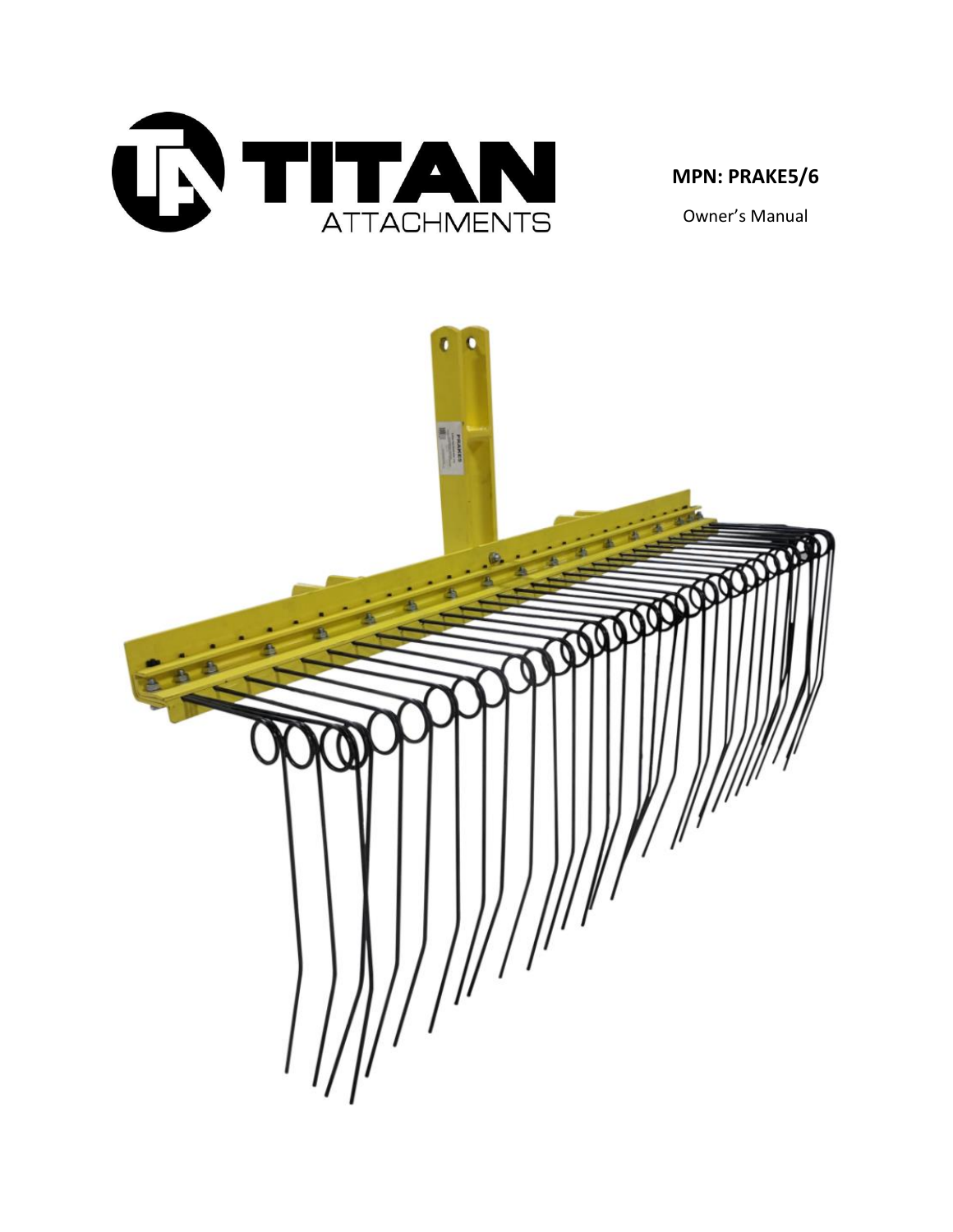

**Parts List** 

| <b>Index</b>   | <b>Description</b>      | Quantity       |
|----------------|-------------------------|----------------|
|                | A-Frame                 |                |
| $\overline{2}$ | <b>Main Frame</b>       |                |
| 3              | <b>Tine Bar</b>         |                |
| 4              | <b>Tine Support</b>     |                |
| 5              | <b>Spring Tine 3</b>    | $\overline{2}$ |
| 6              | <b>Spring Tine 2</b>    | $\overline{2}$ |
| 7              | <b>Spring Tine 1</b>    | 30/36          |
| 8              | Bolt M12*35             | 3              |
| 9              | Flat Washer $\Phi$ 12   | 3              |
| 10             | Lock Nut M12            | 3              |
| 11             | <b>Bolt M10*35</b>      | 18/21          |
| 12             | Flat Washer $\Phi$ 10   | 18/21          |
| 13             | Spring Washer $\Phi$ 10 | 18/21          |
| 14             | Nut M10                 | 18/21          |
| 15             | Pin $\Phi$ 22*105       | 2              |
| 16             | Pin                     | $\overline{2}$ |